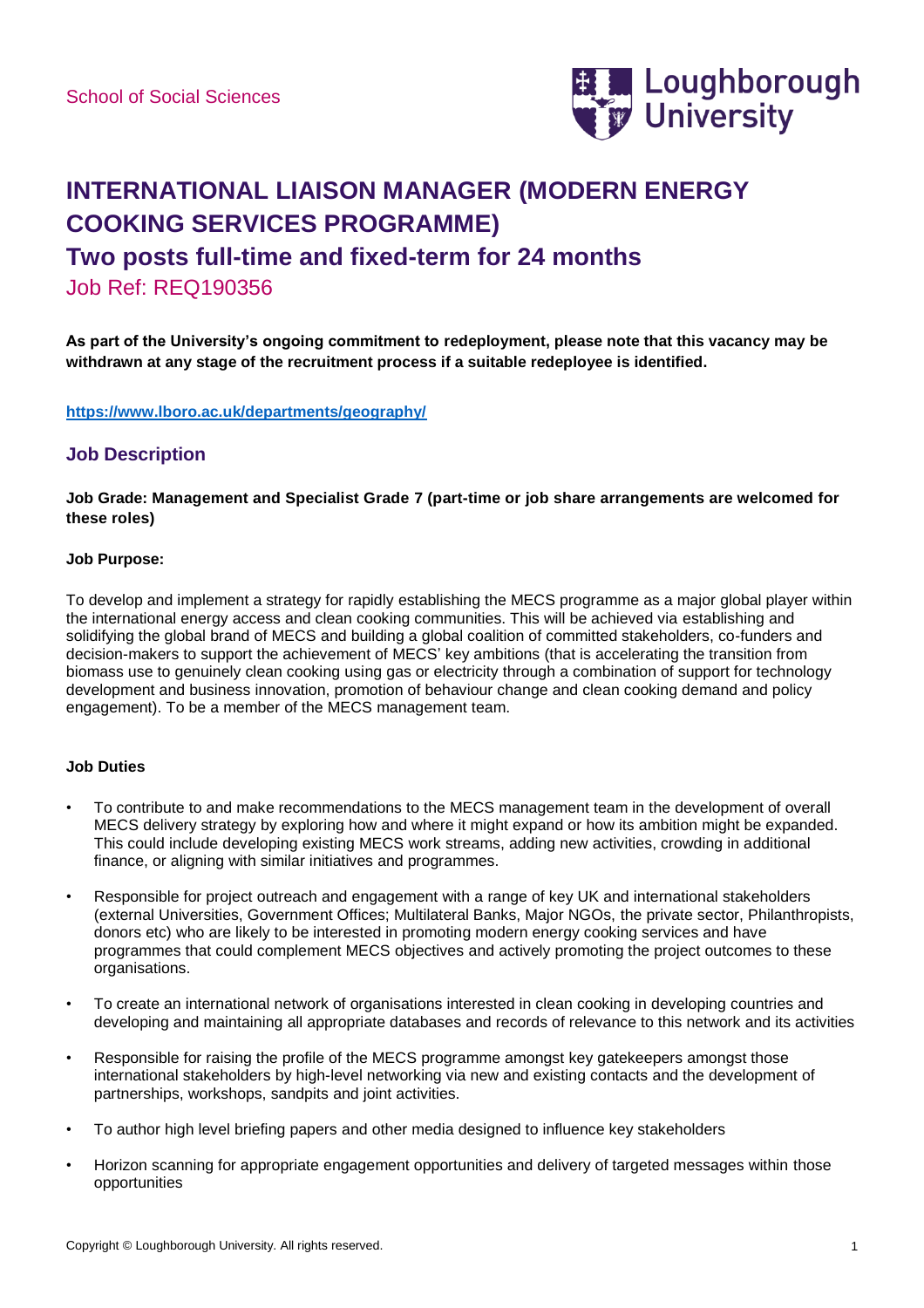- To work with the MECS Project Manager to develop MECS's profile as the international hub for research and delivery on transitions to Modern Energy Cooking Services.
- To facilitate linkages to international funders
- To develop and implement a strategy for securing co-funding for MECS activities and to lead in the writing and production of grant proposals to external funding bodies and organisations for additional funding to support the programme
- Responsible for attending Management Board and Advisory Group Meetings and contributing to decision making.
- Responsible for delivering high-level internal and external Programme related seminars/workshops as and when required.
- To work with the MECS leadership team in designing and implementing strategies for accelerating the highlevel dissemination of MECS knowledge products, the uptake of technological developments and the adoption of policy recommendations
- To engage in training programmes in the University (e.g. through Staff Development) which are consistent with your needs and aspirations and those of the project.

#### **Points To Note**

The purpose of this job description is to indicate the general level of duties and responsibility of the post. The detailed duties may vary from time to time without changing the general character or level of responsibility entailed.

#### **Special Conditions**

All staff have a statutory responsibility to take reasonable care of themselves, others and the environment and to prevent harm by their acts or omissions. All staff are therefore required to adhere to the University's Health, Safety and Environmental Policy & Procedures.

All staff should hold a duty and commitment to observing the University's Equality & Diversity policy and procedures at all times. Duties must be carried out in accordance with relevant Equality & Diversity legislation and University policies/procedures.

Successful completion of probation will be dependent on attendance at the University's mandatory courses which include Respecting Diversity and, where appropriate, Recruitment and Selection.

#### **Organisational Responsibility**

Reports to MECS Research Director

Level of Supervision Received: Plan own work to ensure the meeting of defined objectives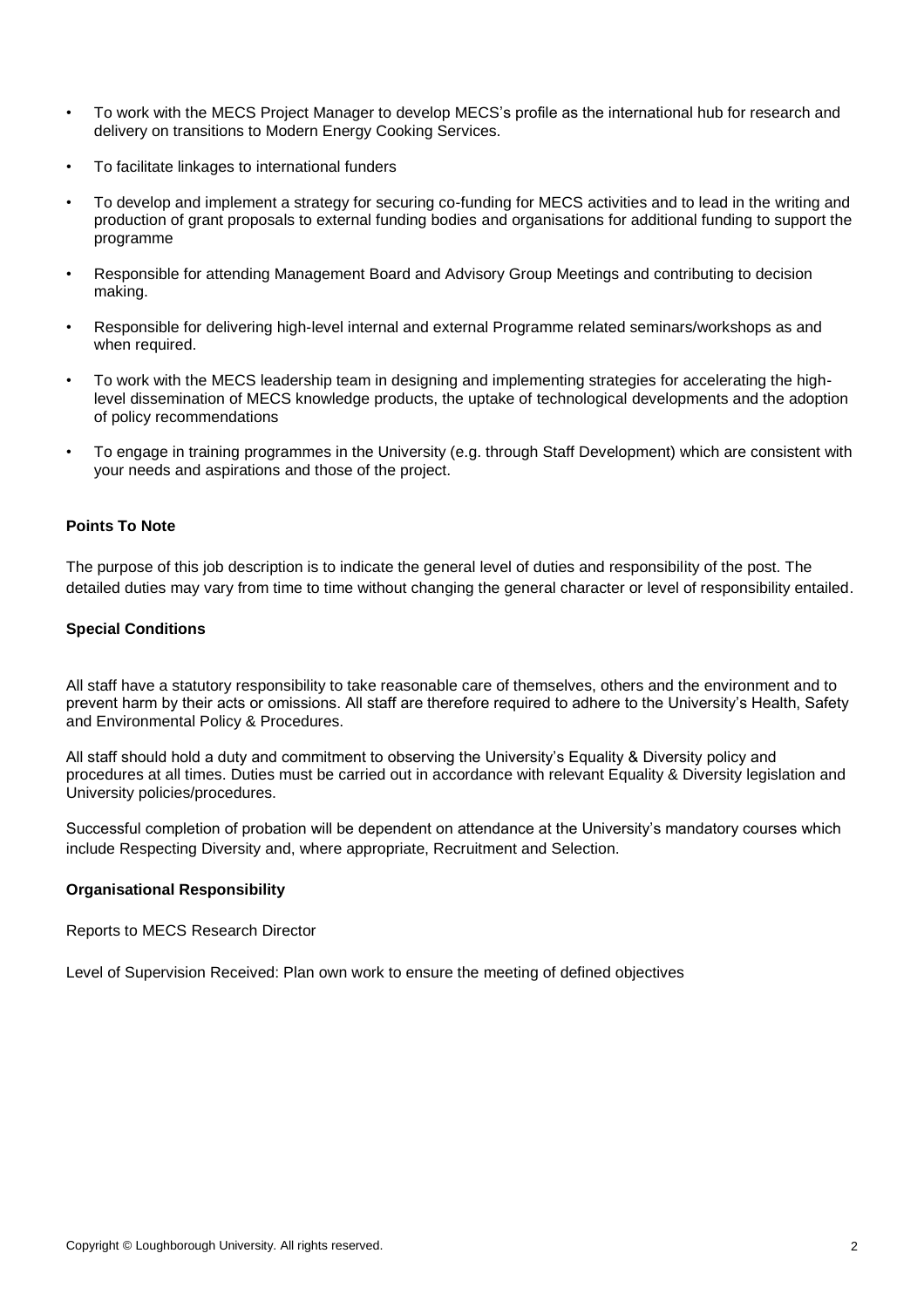# **Person Specification**

Your application will be reviewed against the essential and desirable criteria listed below. Applicants are strongly advised to explicitly state and evidence how they meet each of the essential (and desirable) criteria in their application. Stages of assessment are as follows:

1 – Application

- 2 Test/Assessment Centre/Presentation
- 3 Interview

#### **Essential Criteria**

| Area                              | <b>Criteria</b>                                                                                                                                                                                                       | <b>Stage</b> |
|-----------------------------------|-----------------------------------------------------------------------------------------------------------------------------------------------------------------------------------------------------------------------|--------------|
| Experience                        | Substantial high-level professional experience in the international<br>business sector, policy-making and/or the international development<br>community.                                                              | 1, 2, 3      |
|                                   | Proven significant experience of interfacing with<br>government/industry/civil society and developing strong relationships<br>with partners and stakeholders.                                                         | 1,3          |
|                                   | Proven experience of developing and implementing strategic<br>programmes.                                                                                                                                             | 1, 3         |
|                                   | Significant experience of high-level influencing and networking with a<br>broad range of external stakeholders from multiple countries<br>including industry and/or NGO and/or local government and policy<br>makers. | 1,3          |
|                                   | Experience of managing relationships with multiple partners,<br>including with individuals in very senior positions.                                                                                                  | 1,3          |
|                                   | Experience in raising finance, this may include raising finance for<br>private sector investment and/or accessing funding from charities,<br>NGOs and government organisations.                                       | 1,3          |
|                                   | Significant successful experience of writing and preparing research<br>funding applications and grant proposals.                                                                                                      | 1,3          |
| Skills abilities and<br>knowledge | Proven ability to produce high quality and clearly targeted written and<br>verbal reports to specific audiences.                                                                                                      | 1,3          |
|                                   | Oral communication skills sufficient to be able to address a range of<br>different audiences with varying understanding of English clearly and<br>effectively.                                                        | 3            |
|                                   | Excellent purposeful networking, communication, interpersonal and<br>organisational skills.                                                                                                                           | 1, 3         |
|                                   | Competence in IT skills and Internet usage.                                                                                                                                                                           | 3            |
|                                   | Proven ability to work on own initiative, but also both as a leader and<br>part of a team.                                                                                                                            | 1,3          |
|                                   | Ability to work as part of a globally dispersed team and to collaborate<br>with others effectively.                                                                                                                   | 3            |
|                                   | Ability to respond immediately to changing priorities and rationalise<br>competing demands.                                                                                                                           | 1,3          |
|                                   | Ability to deal with a wide range of complex enquiries.                                                                                                                                                               | 3            |
|                                   | Maintenance of strict confidentiality at all times.                                                                                                                                                                   | 3            |
| Training                          | A willingness to undertake further training as appropriate and to<br>adopt new procedures as and when required.                                                                                                       | 3            |
| Qualifications                    | Good honours degree in a related subject or equivalent experience.                                                                                                                                                    | 1,3          |